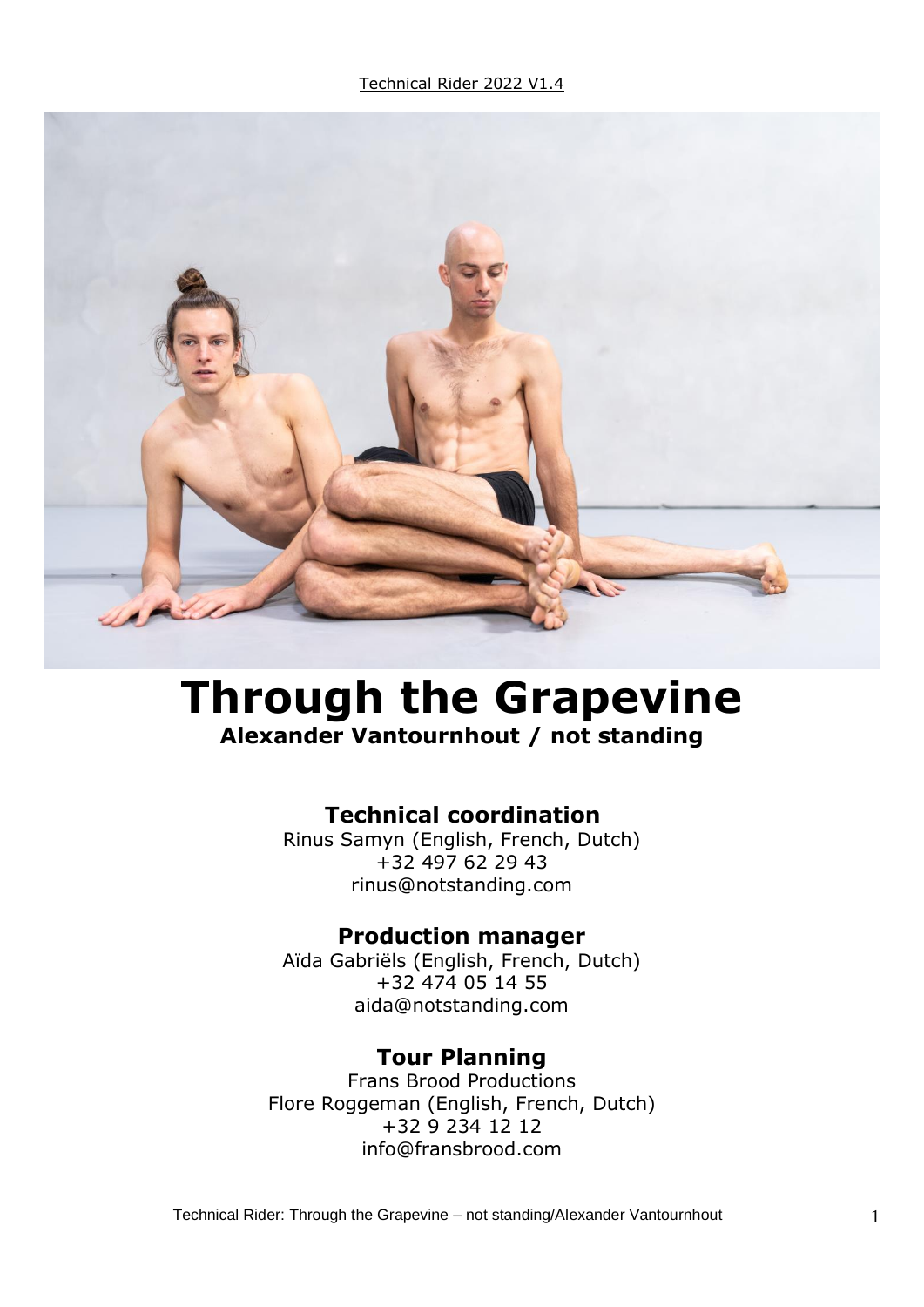# THIS TECHNICAL RIDER IS AN INTEGRAL PART OF THE CONTRACT. ADJUSTEMENTS CAN BE MADE IF REQUIRED DUE TO SPECIFIC FEATURES OF THE VENUE BUT ONLY IN NEGOTIATION WITH THE COMPANY.

# **General info**

- **Team on tour**: 2 performers, 1 technician & 1 production or company manager
- **Duration of performance**: 60 minutes no intermission
- **Stage: proscenium stage, big stage**

- Seats on the side might have to be covered, as well as high balconies due to visibility of the performance. See indications on light plot.

- **Recommended age**: 12+
- **Audience capacity**: max 400, up to the configuration of the space. See restricted view lines on the light plot.
- **Stage dimensions**: we are touring with 2 dance floors, depending on the dimensions of the venue Small floor setup: 10m width x 10,52m depth x 7,5m height Large floor setup: 10m width x 12,40m depth x 7,5m height
- **Technicians of the house**: 1 light technician, 1 sound technician and 1 all-round technician
- **Technicians of the house during performance**: 1 all-round technician

The company requests that current technical documentation for the proposed venue is emailed to the technical coordinator as soon as possible.

a. Architectural drawings including section and plan views

#### **b. Stage Plan**

- **c. Pictures of venue**
- d. Standard Hanging Plot
- e. Inventory of Lighting Equipment
- f. Inventory of Audio Equipment
- g. Regulations (noise levels, fire codes, curfews etc.)
- **h. Seating plan**

Load in/out and set up crew:

- 2x qualified lighting technician
- 1x qualified sound technician

All technicians should be familiar with their technical equipment and the venue.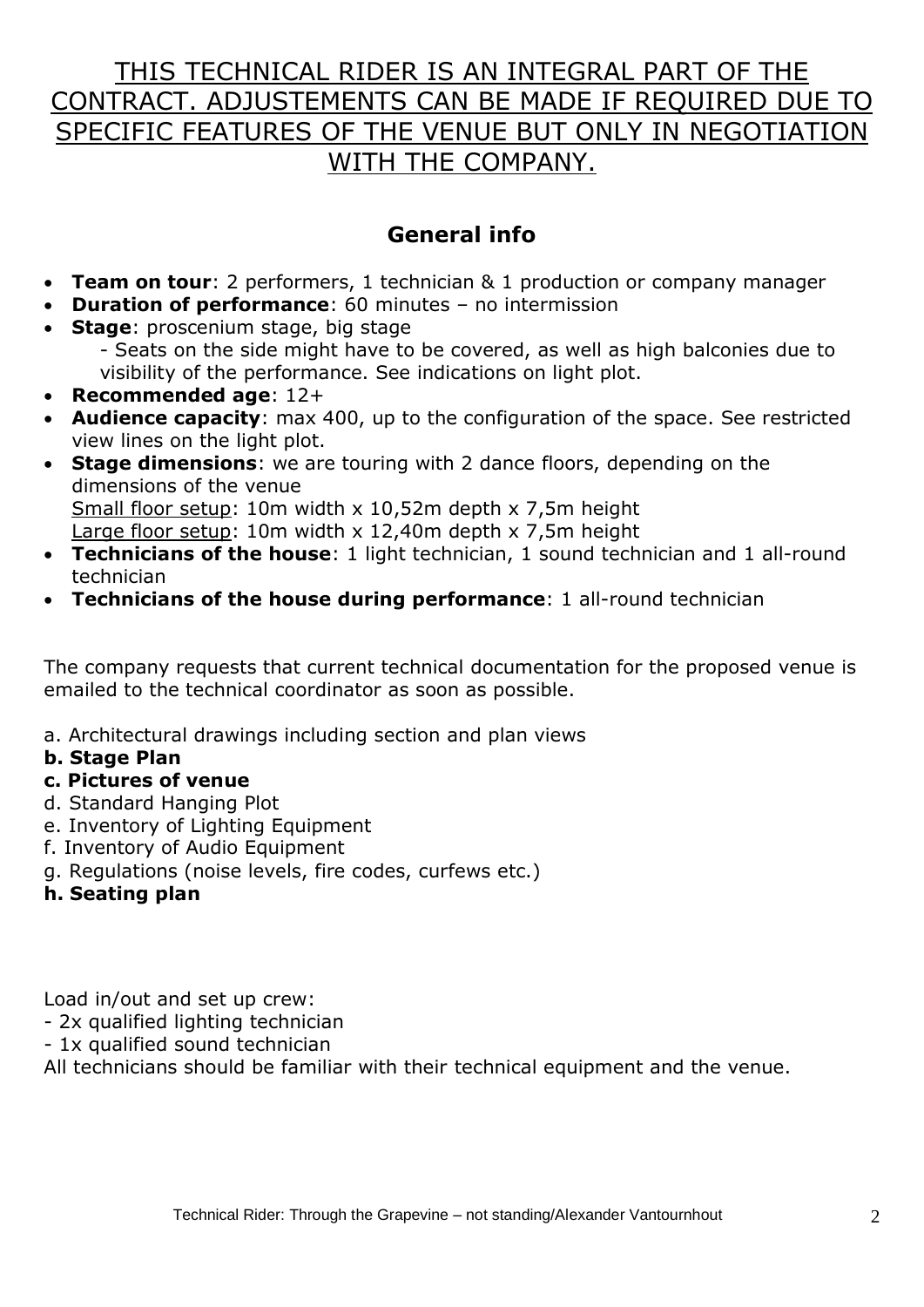#### **1. Regular performance** *Transport by car, when the show travels by plane see other rider*

# **1.1 Staging**

- A frontal stage is needed. No audience on the sides. See indications on light plot.

- A hard, flat and solid floor in good condition. No soft surface underneath.
- Black box setup with black dance floor.
- The performance requires absolute silence in the house.

Performing on an inclined stage is possible, to be discussed in advance.

#### **Theatre provides**

- The stage completely covered in black dance floor upon arrival of the company.

#### **Company provides**

- A white dance floor. 6 rolls cut into a symmetrical trapezium; direction upstagedownstage taped with our grey floor tape.

- An ethafoam subfloor that fits our entire white dance floor.

## **1.2 Seating**

The sight lines of our show are already indicated on our light plot. Every seat inside these sight lines are not allowed to put on sale!! Please communicate this clearly to your ticketing office.

## **1.3 Lights**

It is utmost important that any disturbing or distracting lights e.g. led lights from machinery, large and/or strong emergency lighting, reflective areas like metal borders or shiny elements are removed or covered. For security elements, please think well in advance of a suitable replacement or make a correct risk-analysis.

## **Theatre provides**

- All the standard fixtures and gels indicated on the light plot. And black alu tape.
- The necessary safety cables to secure a clean and safe hook up.
- A minimum of 48 dimmers 2kW.
- A clean DMX-512 connection.
- House lights on dimmer, to be controlled from booth.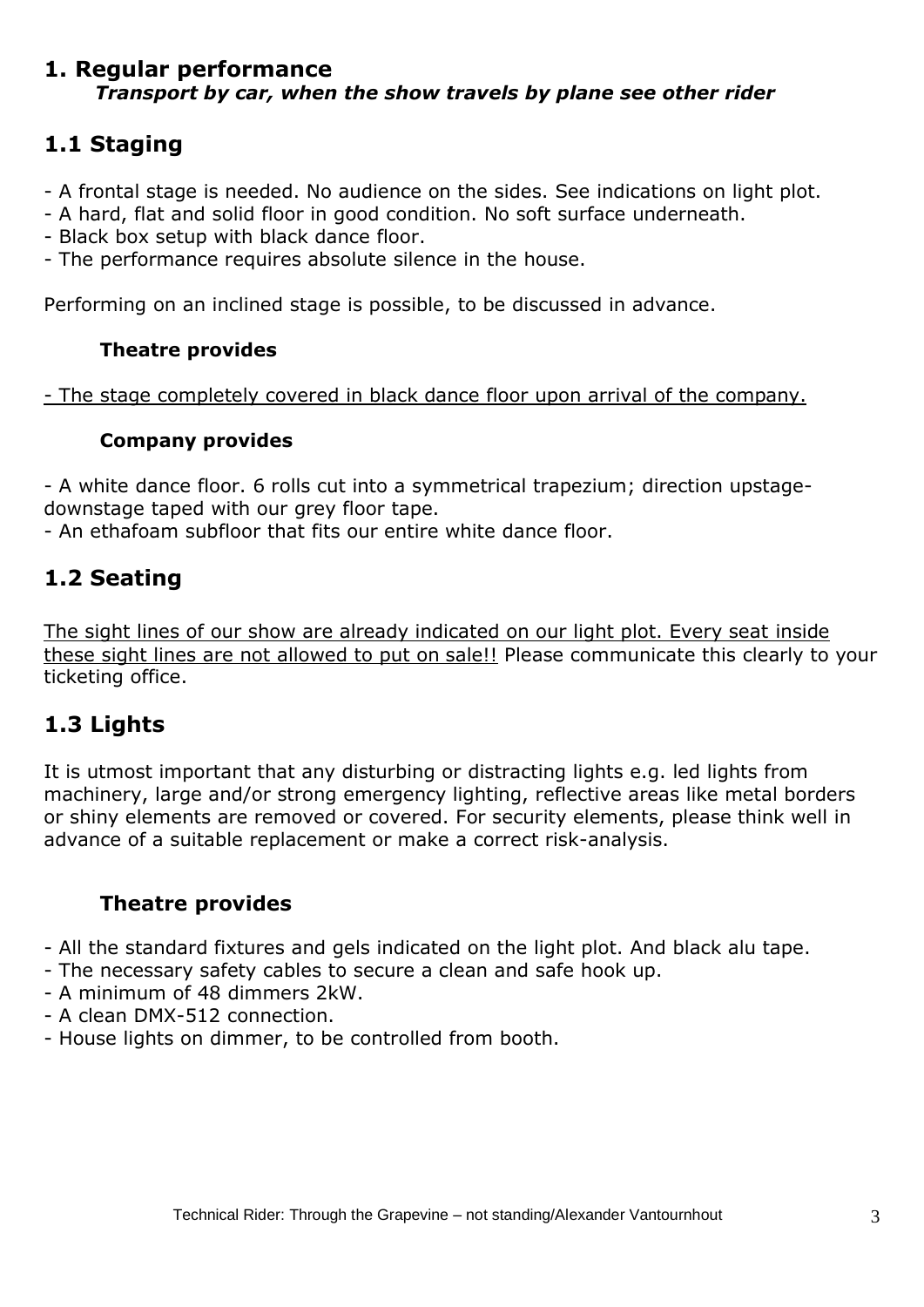#### Fixtures

- 9x PC's 2kW
- 9x Profile 2kW zoom >35
- 8x Profile 1kW zoom >50
- 12x PAR 64 CP61
- 1x PAR 64 CP62

Gels

- 6x L281 PC 2kW
- 5x L281 Profile 2kW
- 3x L281 Profile 1kW
- 1x L228 Profile 1kW
- 1x L720 PAR
- 9x R132 Profile 2kW
- 9x R119 PC 2kW
- 6x R132 Profile 1kW
- 12x R119 PAR

### **Company provides**

- Moving Head Ayrton Levante with clamps and power cable schuko.
- 13x floor stands for the PAR 64 CP61. **We only bring the stands, not the lights.**
- 7x dimmable fluorescents with controller. To be linked with the local DMX.
- MacBook Pro with D::Light software
- Enttec DMX USB PRO (5-pin DMX)

# **1.4 Sound**

The performance requires absolute silence in the house. We can't have people entering during the show for the same reason. **No latecomers.**

## **Theatre provides**

**-** Professional quality stereo sound system (with full range speakers and separate subbass speakers) with sufficient power suited to the venue. The system must be in perfect working condition at load-out time. Access to all of the amps and/or processor(s). - A digital quality-mixing console with minimum 6x mono-in (on xlr connector) and 6x outputs. No analog console, please.

- 2x monitors on stands placed behind the last row of audience.

## **Company provides**

- 2x QSC K10.2 active 10-inch speaker 2000W. These will be placed on stage.

- Macbook Pro with Qlab software.
- Soundcard with jack output + snake.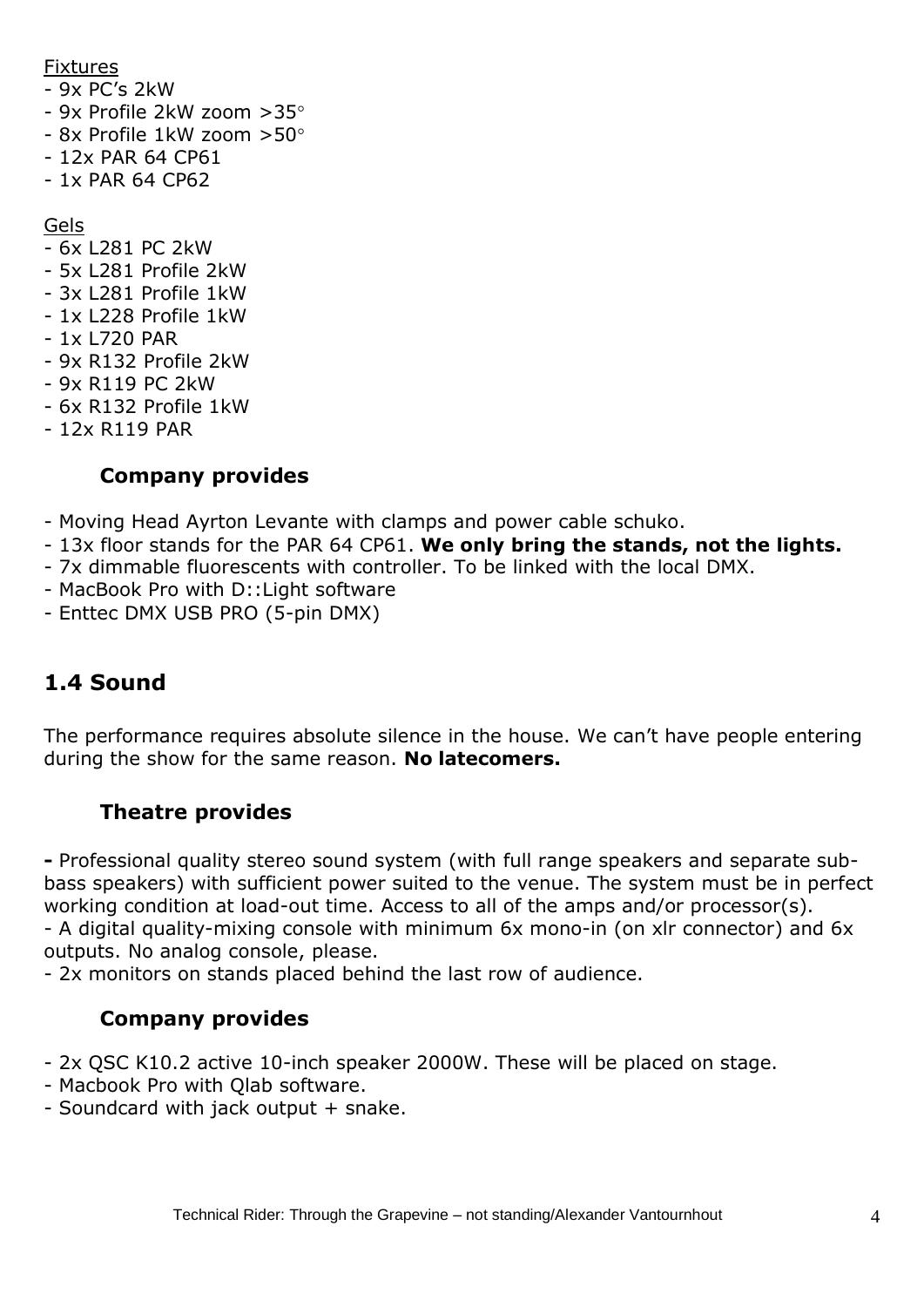## **1.5 Control Booth**

Should be positioned in the middle of the venue at ¾ of the depth. Never under balconies or in another acoustical inferior place. The control booth should have enough space next to the sound console for at least 2 laptops.

Please provide clean power supply for the laptops, separate from the sound.

## **2. Other**

#### **2.1 Dressing room**

- 2 clean dressing rooms for 2 artists with clearly lit mirrors.
- Shower with hot and cold water and fresh towels.
- Bottles of drinking water, fruits and nuts. Chocolate for the technician.
- Iron and ironing board.
- Please provide some cold packs nearby in case of emergency.

- Please provide contact of a doctor/physiotherapist that is stand-by during the time of our visit to your theatre/festival.

#### **2.2 Food**

Lunch and dinner for max 4 people OR per diems according to the official rate. Our production manager will contact you with further details. [aida@notstanding.com](mailto:aida@notstanding.com)

### **2.3 Planning**

When we don't have a setup day, all the lights need to be rigged according the our specific drawing made to the venue.

Schedule for a performance at 8PM:

| 09:00-10:00 | Preparation of the stage                                      |
|-------------|---------------------------------------------------------------|
|             |                                                               |
| 10:00-13:00 | Rigging lights & focussing lights                             |
| 13:00-14:00 | Lunch                                                         |
| 14:00-16:00 | Placing floor & setting up sound                              |
| 16:00-16:30 | Installation control booth                                    |
| 16:30-17:00 | Sound & light check                                           |
| 17:00-18:00 | Dinner - 3 hours before show                                  |
| 18:00-20:00 | Stage ready for warming up and run through - silence on stage |
| 20:00-21:00 | Performance                                                   |
| 21:00-22:00 | Break-down & load in                                          |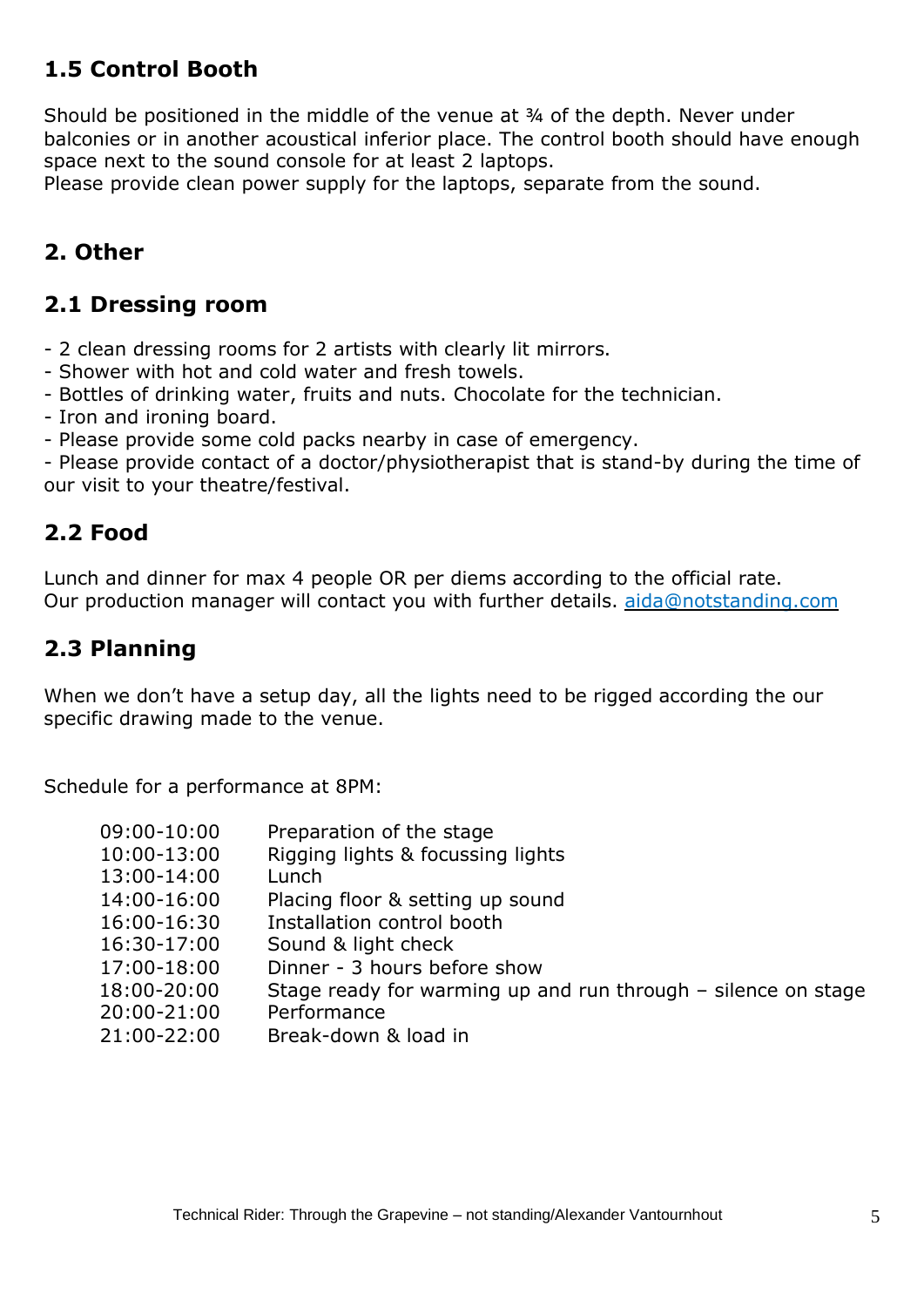# **2.4 Special remarks**

After dinner the artists will start warming up on stage. During this time until 15 minutes before show time we ask for complete silence on stage and in the auditorium.

Nobody enters the auditorium; no FOH people or ushers and any other personnel of the venue. Please turn down all ventilation and air conditioning systems.

The ideal temperature on stage should be around 21°C/70°F.

All conversations should be held outside to not disturb the focus of the dancers.

Photographers or videographers who wish to attend the performance should ask permission at least 1 day prior to that performance. However we can't allow equipment that makes any noise during the silent moments of the show, only allowed during the music parts. No walking around or be seated at the front row. Thank you.

## **3. Transport**

#### **Belgium or close by**

Please provide 1 parking spot for one of our vans. Volkswagen Transporter long – 197cm height, 6m length: 1-FQX-696 (white VW van, 3seats) 1-TSW-323 (blue VW van, 6 seats)

## **4. Music list**

Artist: Andrea Belfi "Meteor Crater' part one" - duration 4'07.66 "Meteor Crater' part two" - duration 14'12.55

> If any of these requirements cannot be made, please let us know well in advance. We will get to you in order to sort it out together. Contact: [rinus@notstanding.com](mailto:rinus@notstanding.com)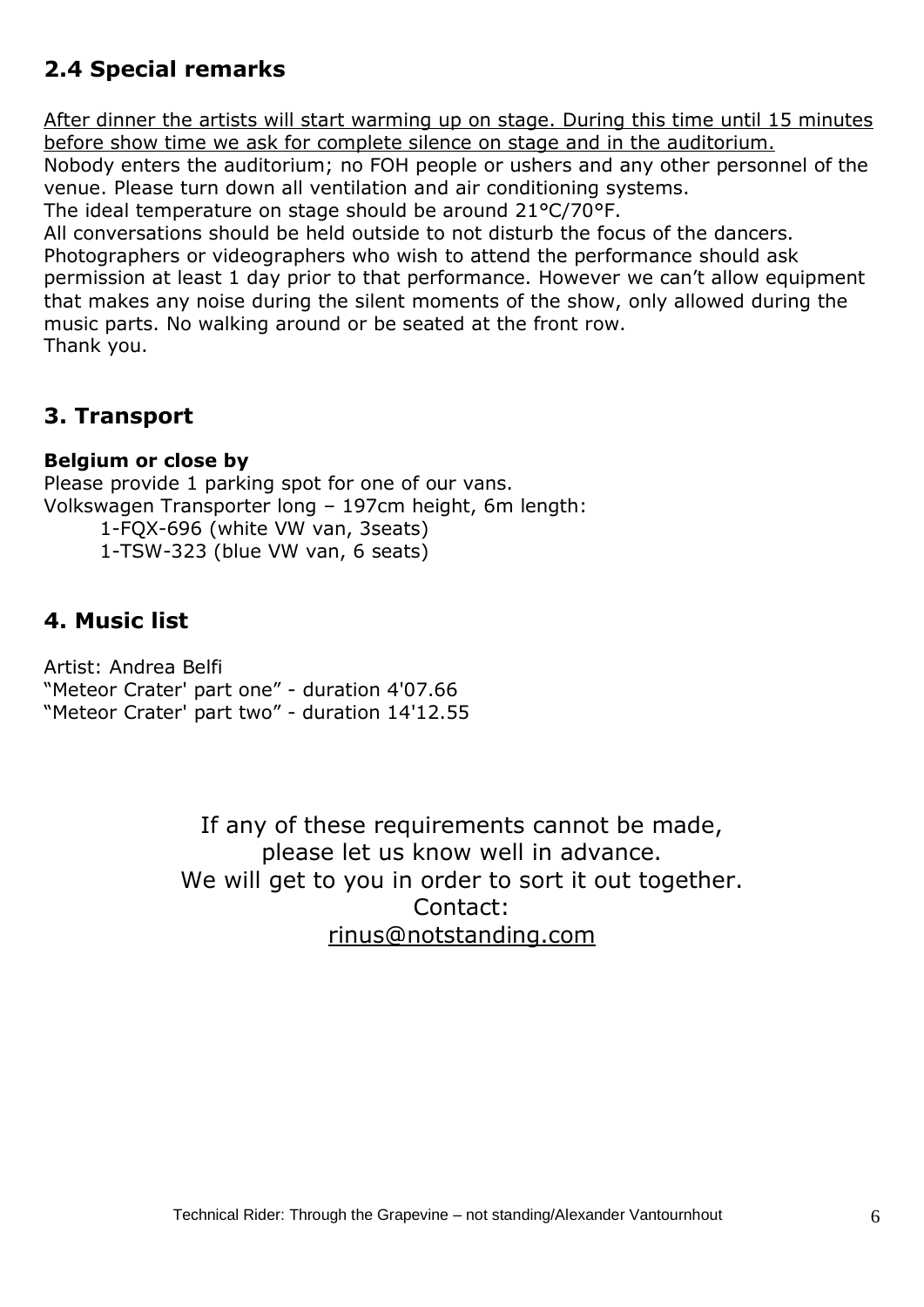

Technical Coordination:: RINUS SAMYN +32 497 622 943 rinus@notstanding.com Light Design : : CAROLINE MATHIEU